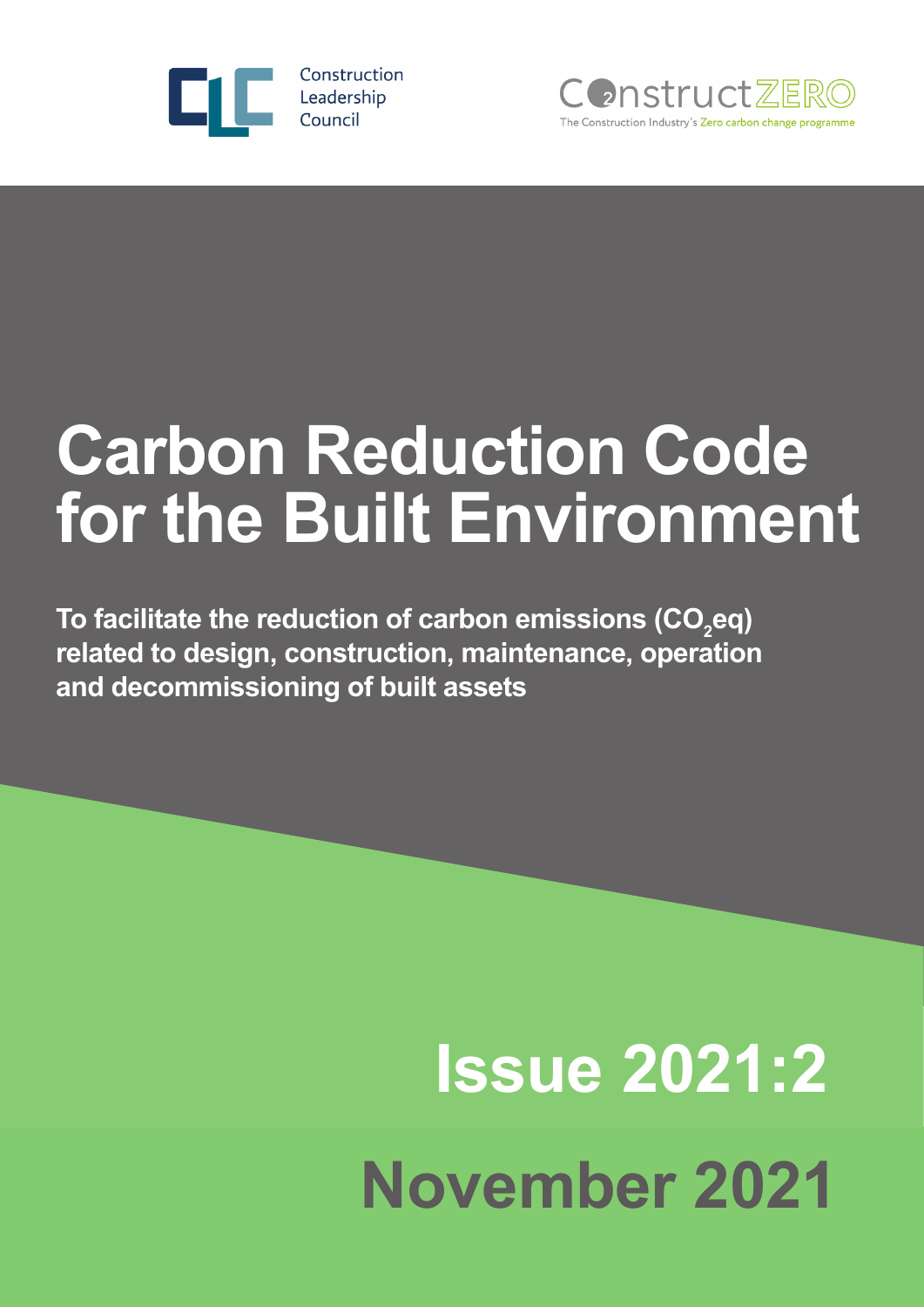#### **Contents**

| <b>Introduction</b>                           | $\overline{3}$          |
|-----------------------------------------------|-------------------------|
| <b>The Carbon Reduction Code</b>              |                         |
| 1. Core commitments for all organisations     | $\overline{\mathbf{4}}$ |
| 2. Commitments for client organisations       | 5                       |
| 3. Commitments for supply chain organisations | 6                       |
| <b>Guidance and information</b>               | $\overline{7}$          |
| <b>Acknowledgements</b>                       | 8                       |
|                                               |                         |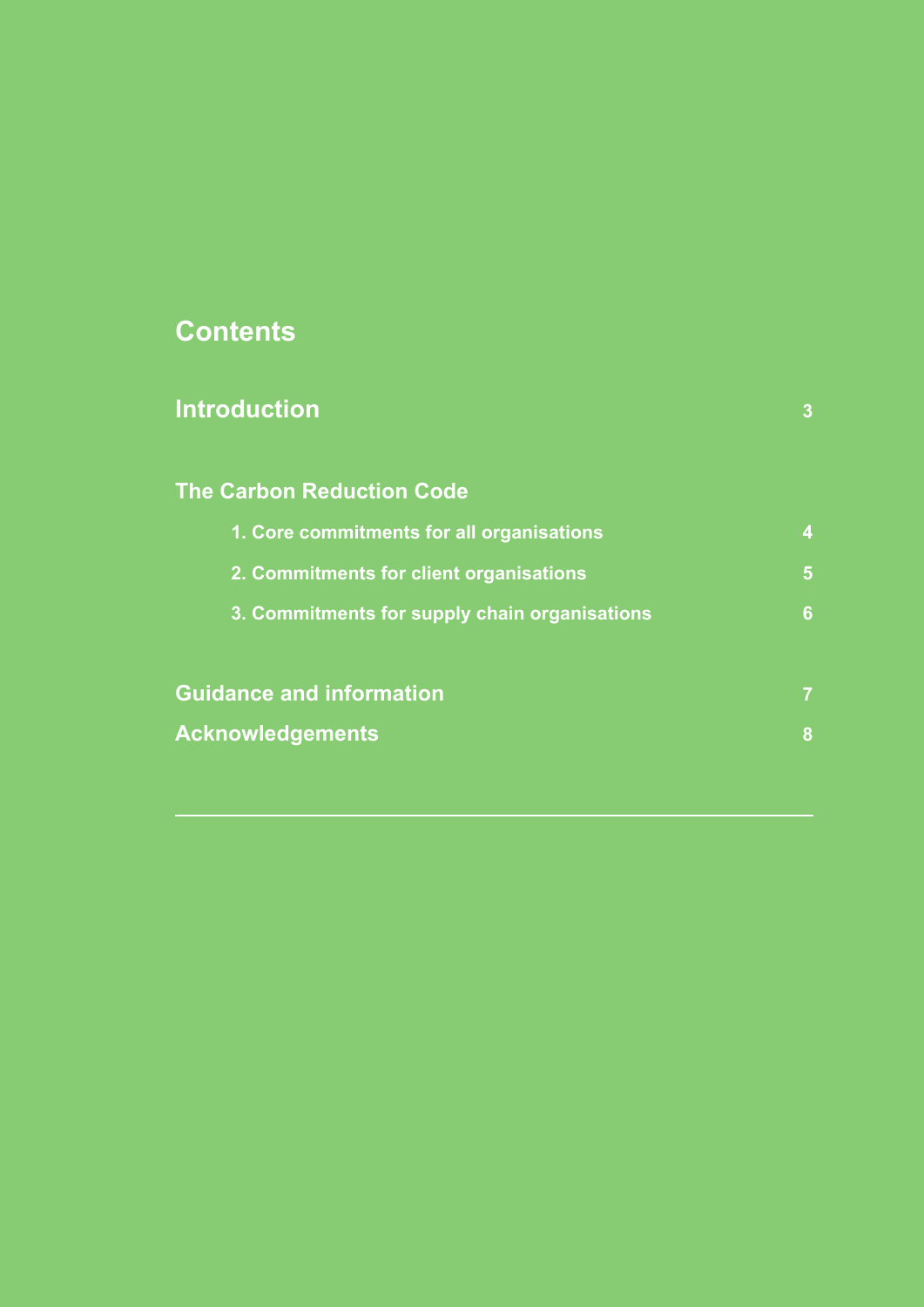## **Carbon Reduction Code for the Built Environment**

**Issue 2021:2 - November 2021**

#### **Introduction**

Carbon reduction is more likely to happen when all organisations within a value chain are committed to reducing their footprint and saving costs. This **Carbon Reduction Code for the Built Environment**  forms part of the Construction Leadership Council's Construct Zero initiative. It is a first step to facilitate action and collaboration by relevant parties towards reducing carbon emissions (CO<sub>2</sub>eq) related to design, construction, maintenance, operation and decommissioning of built assets. It is not intended to replace standards such as PAS 2080 (or equivalent), but it provides a framework for organisations to make a public commitment to and report on progress towards achieving Net Zero.

The Code was drafted by the CSIC Achieving Net Zero Cross-Industry Working Group in 2020 and first issued in 2021. It is expected that it will be updated as carbon targets change and progress towards net zero carbon is achieved. A process for organisations to commit to the code is detailed separately. The Code has three parts:

- 1. Core commitments for all organisations
- 2. Core commitments for client organisations and further commitments to facilitate the transition to Net Zero
- 3. Core commitments for supply chain organisations and further commitments to facilitate the transition to Net Zero.

There are three levels of compliance to the Code: PLEDGER, SIGNATORY and CHAMPION:

- PLEDGER: This is the minimum level of compliance. All organisations must sign up to commitments 1.1 and 1.2 to be in compliance at a PLEDGER level.
- SIGNATORY: To achieve a SIGNATORY level of compliance, organisations must sign up to 1.1 and 1.2 and all Core Commitments relevant to their organisation (Client 2.1, 2.2, 2.3) (Supply Chain 3.1, 3.2, 3.2, 3.4).
- CHAMPION: To achieve a CHAMPION level of compliance, organisations must sign up to 1.1, 1.2, Core Commitments relevant to their organisation (Client 2.1, 2.2, 2.3) (Supply Chain 3.1, 3.2, 3.2, 3.4) and the Further Commitments relevant to their organisation (Client 2.4, 2.5, 2.6, 2.7, 2.8, 2.9, 2.10) (Supply Chain 3.5, 3.6, 3.7, 3.8).

Although, organisations are encouraged to sign up at a global or national level, it is possible for organisations to sign up at a regional or local level. It is also possible for large projects to sign up such as a joint venture with several partners. The level of sign-up must be clearly stated.

*Note: In this document, where we refer to carbon we mean CO<sup>2</sup> eq; Built Environment refers to all built assets including buildings and infrastructure.*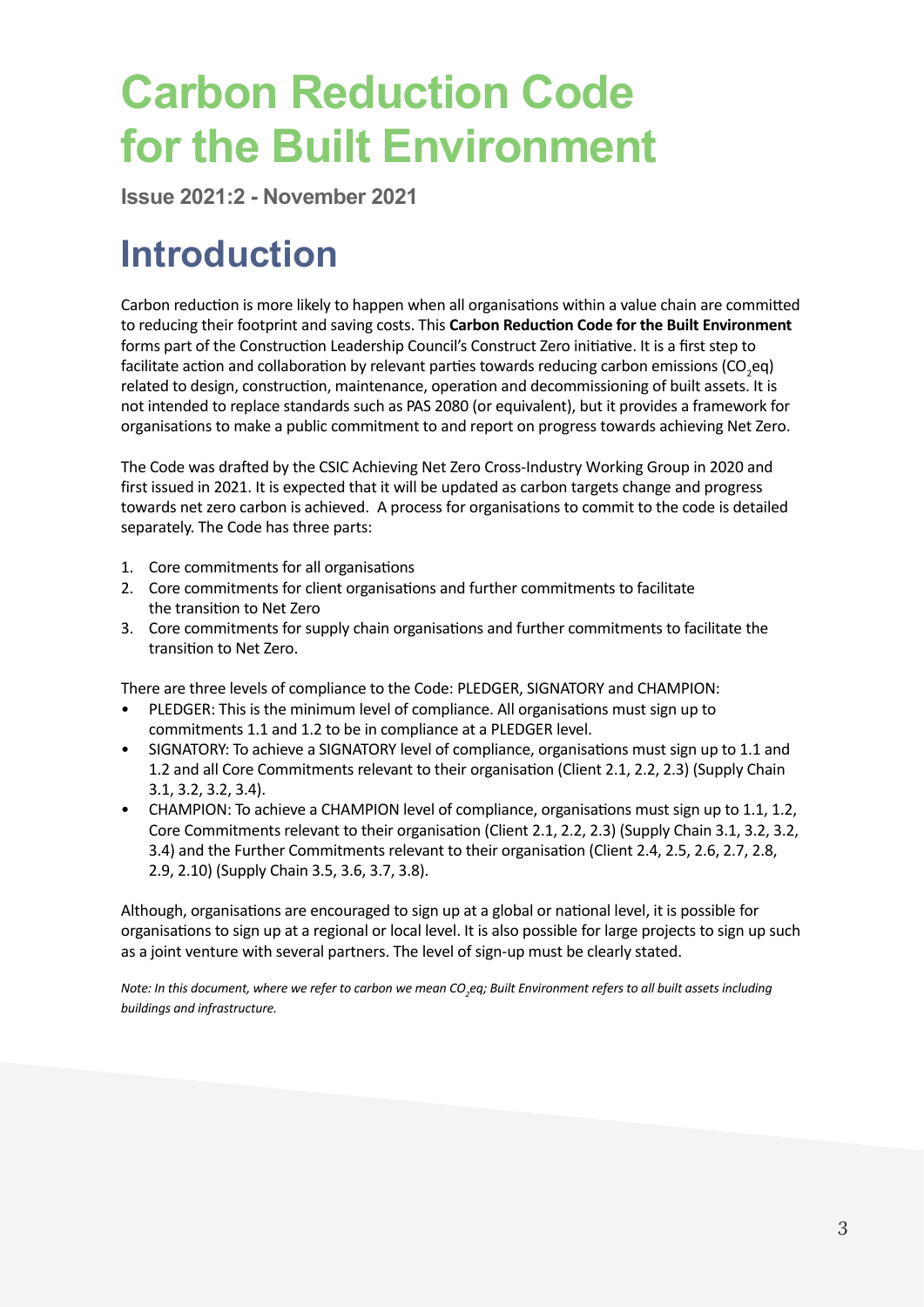## **The Code**

#### **1. Core commitments for all organisations**

1.1 We will set out our plans to meet net zero by 2045<sup>1</sup>, including annual targets, recognising that the majority of cuts need to be made by 2030<sup>2</sup>. We will publish this, and our progress against it, annually.

1.2 We will set an interim target to reduce our net direct and indirect (Scope 1, 2 and where appropriate Scope 3) $3$  carbon emissions for 2030, which aligns with or exceeds government strategy recognising that the preference is to reduce emissions rather than offsetting. For major projects that end before 2030 then a suitable target will be set for the end date of the project.

*1 As set into law by the Scottish Government in 2019 - https://www.gov.scot/policies/climate-change/reducing-emissions/*

*<sup>2</sup>See Note at the end of this document*

*<sup>3</sup>Ref. Greenhouse Gas Protocol https://ghgprotocol.org/*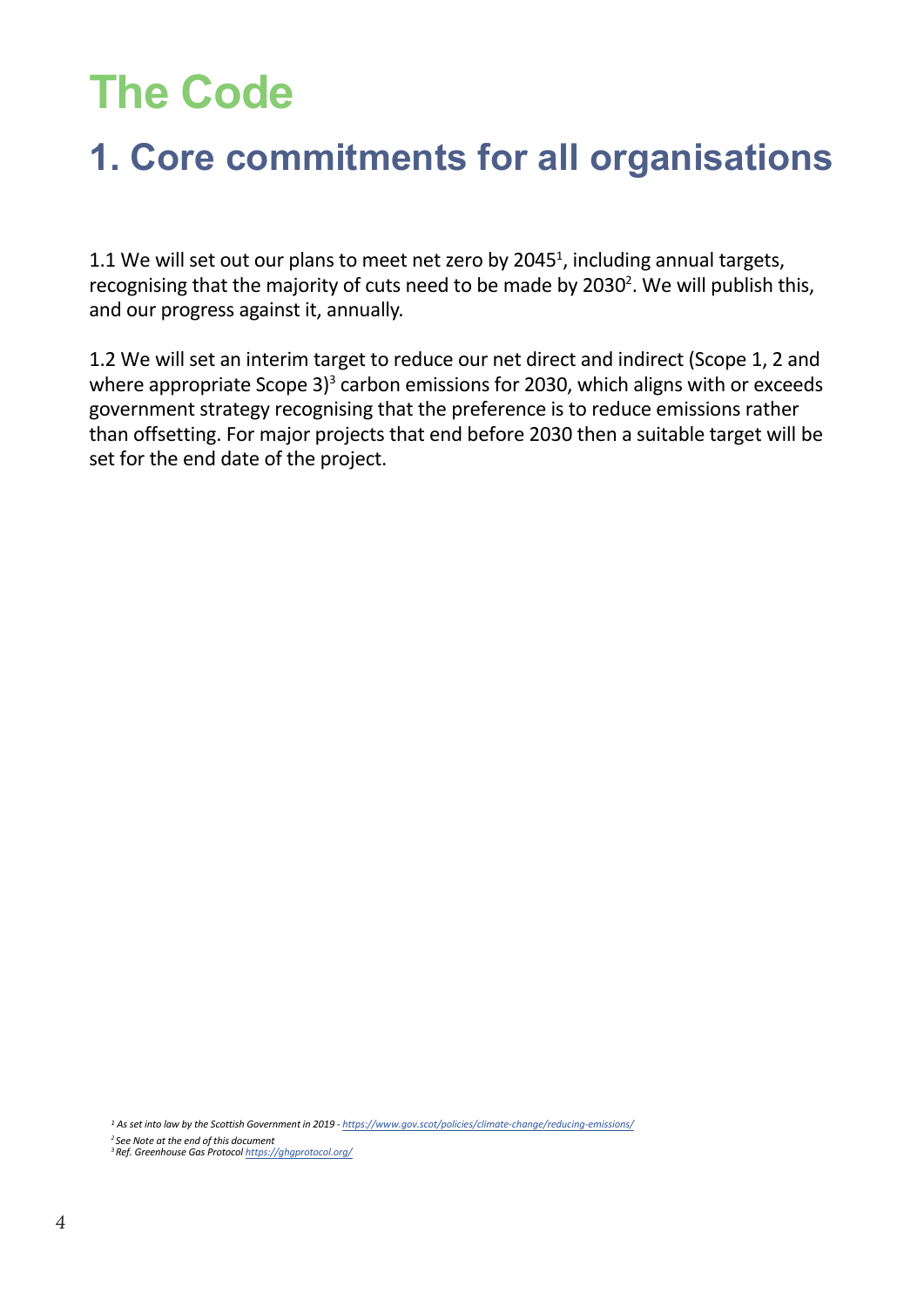## **The Code**

#### **2. Client commitments**

| <b>Clients</b>              | <b>Core commitments</b>                                                                                                                                                                                                                                                                                                                                                                                                                                                                                                                                                                                                                                                                                                                                                                       | <b>Further commitments</b>                                                                                                                                                                                                                                                                                                                                                                     |
|-----------------------------|-----------------------------------------------------------------------------------------------------------------------------------------------------------------------------------------------------------------------------------------------------------------------------------------------------------------------------------------------------------------------------------------------------------------------------------------------------------------------------------------------------------------------------------------------------------------------------------------------------------------------------------------------------------------------------------------------------------------------------------------------------------------------------------------------|------------------------------------------------------------------------------------------------------------------------------------------------------------------------------------------------------------------------------------------------------------------------------------------------------------------------------------------------------------------------------------------------|
| Procurement                 | 2.1 We will include carbon reduction targets<br>and reporting commitments explicitly in all our<br>procurement documents, as a deliverable of the<br>procurement process, to move the 'cost-carbon'<br>balance in favour of low carbon choices. This<br>will include capital carbon (product, A1-A3, and<br>construction processes, A4-A5, according to the<br>quantification framework of PAS 2080). We will<br>use PAS 2080 (or equivalent standard) as the<br>reference document for this.                                                                                                                                                                                                                                                                                                 | 2.4 Together with our supply chain, we will develop outcome-<br>based <sup>4</sup> specifications and commercial arrangements, where<br>possible, ensuring outputs are not constrained to current thinking<br>but encourage low carbon innovations. We commit to ongoing<br>support and engagement with the supply chain to accelerate<br>achievement of the desired outcomes.                 |
| Data &<br>Reporting         | 2.2 We commit to providing a carbon baseline<br>for each of our projects and setting targets<br>for carbon reduction against these, which will<br>drive innovation. We will also include, where<br>appropriate, progressive carbon reduction<br>targets throughout the life of a project and<br>appropriate financial incentives, having regard<br>to the other commitments on the Code <sup>5</sup> .Carbon<br>offsetting should be the last resort and only<br>used when all other carbon reduction efforts<br>are exhausted. Carbon offsetting should follow<br>the Oxford offsetting principles <sup>6</sup> or equivalent.<br>2.3 We commit to having our carbon data<br>externally verified as part of our reporting<br>requirements e.g. via CEMARS in compliance<br>with ISO 14064-1. | 2.5 By 2025 we will have established consistent measurement of<br>carbon on projects and in our organisation, and share these on<br>industry databases for the purposes of benchmarking and<br>performance improvement. To achieve this, we commit to share<br>our carbon data openly, through a national carbon integrator<br>(where available) and through working with industry.            |
| Learning &<br><b>Skills</b> |                                                                                                                                                                                                                                                                                                                                                                                                                                                                                                                                                                                                                                                                                                                                                                                               | 2.6 We commit to implement approaches that improve our<br>capability to measure and reduce embodied and operational carbon:<br>in the design and construction phase;<br>during the life of existing assets; and<br>$\bullet$<br>during decommissioning and end-of-life.<br>$\bullet$                                                                                                           |
| Design<br>Philosophy        |                                                                                                                                                                                                                                                                                                                                                                                                                                                                                                                                                                                                                                                                                                                                                                                               | 2.7 We will align our capital and operational investment plans<br>with the national net zero carbon obligation, including retrofitting<br>decarbonisation to our existing asset operations and their use. We<br>will use early-stage optioneering to prioritise no-build and low-build<br>solutions, which optimise existing assets, systems and processes,<br>before new build is considered. |
| Knowledge<br><b>Sharing</b> |                                                                                                                                                                                                                                                                                                                                                                                                                                                                                                                                                                                                                                                                                                                                                                                               | 2.8 As clients, we will work together (with our peers, umbrella<br>industry bodies and our supply chains) to share best practice<br>around our methodologies for carbon measurement and<br>management. By also understanding where we have 'common<br>asset types and activities' we will ensure we all measure and report<br>on the carbon in these assets/activities consistently by 2022.   |
|                             |                                                                                                                                                                                                                                                                                                                                                                                                                                                                                                                                                                                                                                                                                                                                                                                               | 2.9 We will share knowledge and information on the benefits of<br>nature-based solutions for carbon sequestration and increased<br>resilience instead of 'hard engineering' interventions.                                                                                                                                                                                                     |
|                             |                                                                                                                                                                                                                                                                                                                                                                                                                                                                                                                                                                                                                                                                                                                                                                                               | 2.10 We will share our decarbonisation roadmaps both for new and<br>existing assets, with the aim of contributing towards the national net<br>zero carbon transition.                                                                                                                                                                                                                          |

*<sup>4</sup>Project 13 http://www.p13.org.uk/*

<sup>5</sup>Appropriate financial incentives might include contractual mechanisms/outcomes linked to low-carbon targets, such as: bonus structures, KPI regimes, performance<br>failure damages, shared supply-chain incentive regimes, co *required target being a condition of handover/acceptance*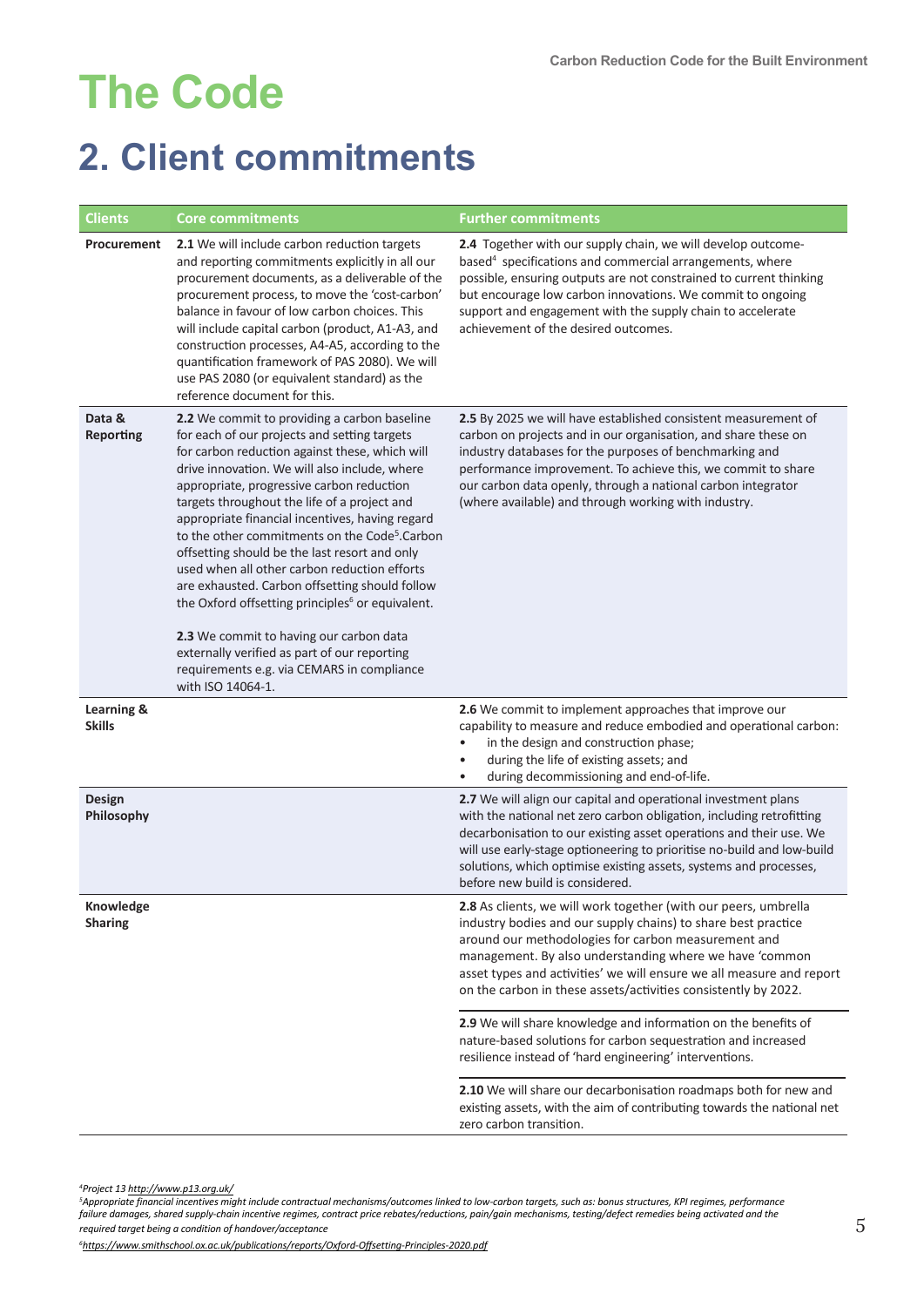## **The Code**

### **3. Supply chain commitments**

| <b>Supply Chain</b>         | <b>Core commitments</b>                                                                                                                                                                                                                                                                                                                              | <b>Further commitments</b>                                                                                                                                                                                                                                                                                       |  |
|-----------------------------|------------------------------------------------------------------------------------------------------------------------------------------------------------------------------------------------------------------------------------------------------------------------------------------------------------------------------------------------------|------------------------------------------------------------------------------------------------------------------------------------------------------------------------------------------------------------------------------------------------------------------------------------------------------------------|--|
| Procurement                 |                                                                                                                                                                                                                                                                                                                                                      | 3.5 (Contractors) We will proactively support our supply chain to<br>adopt carbon measurement and carbon reduction, and will require<br>them to report on carbon.                                                                                                                                                |  |
| Data &<br><b>Reporting</b>  | 3.1 We will automate production and<br>delivery of CO <sub>2</sub> eq information through<br>design and construction by using<br>integrated approaches to data creation<br>and management. This will inform optimal<br>solutions through the build phase and<br>streamline delivery of information to clients.                                       | 3.6 We will contribute data on carbon performance of projects to<br>a publicly available carbon measurement database for the<br>purposes of benchmarking and performance improvement.                                                                                                                            |  |
|                             | 3.2 We will reduce the whole life carbon<br>intensity of our projects year on year,<br>within the limits of our influence (to<br>achieve the long-term targets set out in<br>Commitment 1.2).                                                                                                                                                        |                                                                                                                                                                                                                                                                                                                  |  |
| Design<br>Philosophy        | 3.3 We will proactively recommend and<br>adopt carbon measurement and carbon<br>reduction methodologies in all our projects<br>for both design and construction, including<br>whole-life carbon approaches, regardless<br>of whether the clients are requesting them.<br>We will use PAS 2080 (or equivalent) as the<br>reference document for this. | 3.7 (Consultants) We will work with clients to consider the carbon<br>hierarchy options before a new build is committed to. Where<br>possible, we will integrate nature-based solutions in the design<br>development and delivery of projects.                                                                   |  |
|                             | 3.4 We will work in close collaboration with<br>clients and with our supply chain partners to<br>deliver on the clients' carbon requirements,<br>and inform the development of approaches<br>and standards.                                                                                                                                          |                                                                                                                                                                                                                                                                                                                  |  |
| Knowledge<br><b>Sharing</b> |                                                                                                                                                                                                                                                                                                                                                      | 3.8 We commit to sharing our own best practice across the supply<br>chain and learning from and adopting others best practice where<br>possible, for example with reference to the Supply Chain<br>Sustainability School <sup>7</sup> , and annual reports of the Infrastructure<br>Carbon Review <sup>8</sup> . |  |

*<sup>7</sup><https://www.supplychainschool.co.uk/> 8<https://www.gov.uk/government/publications/infrastructure-carbon-review>*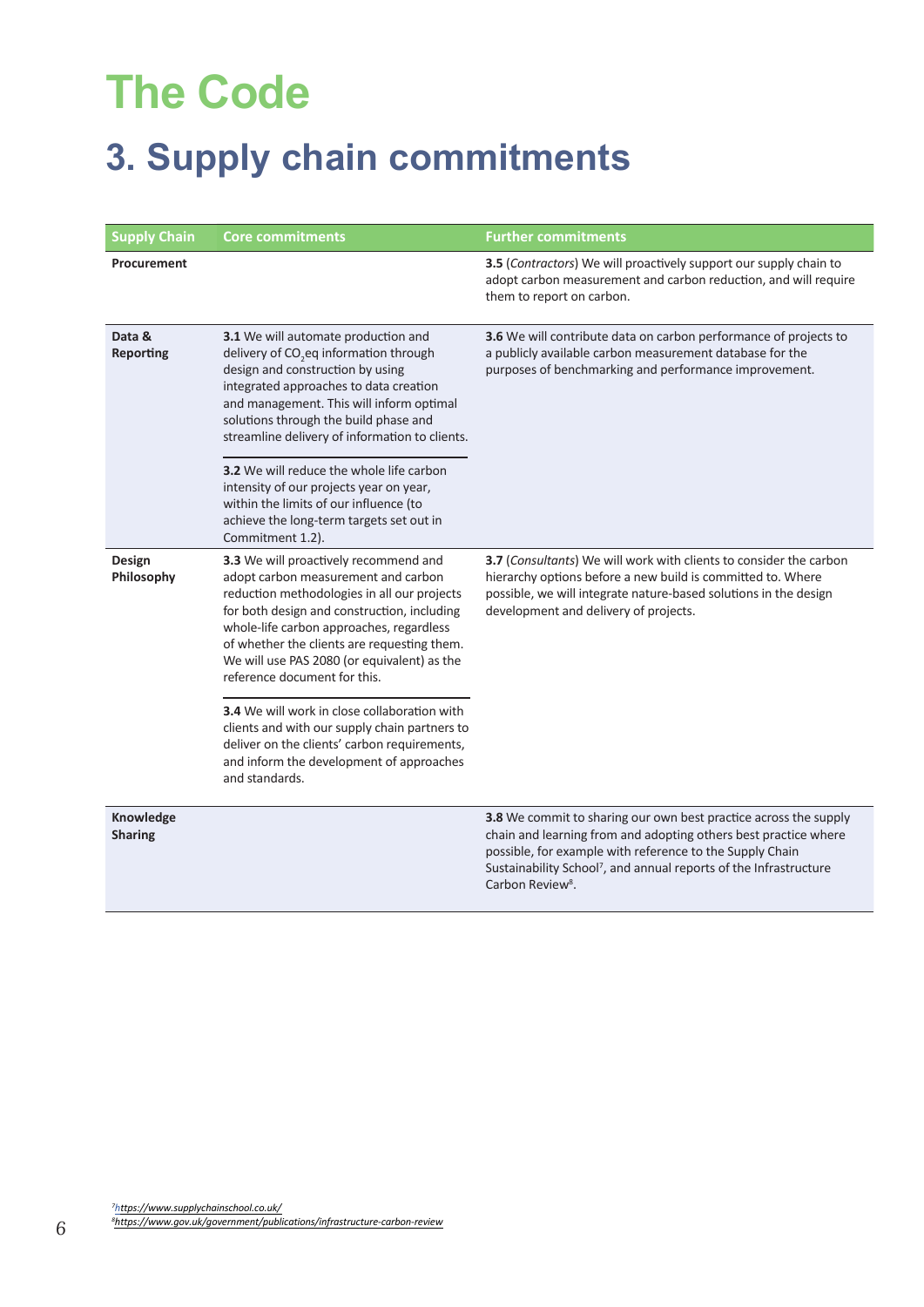#### **Note**

Note that in 2026, we will be 20% of the way to 2050, from 2019 (when the UK and Scottish governments wrote climate commitments into law). It is anticipated that we will need to make most of our carbon reductions with existing technologies<sup>9</sup>, rather than relying on new technologies to emerge.

According to the Pareto principle, we need to reach 80% reduction vs 2019 by 2026 in order to reach net zero by 2050 (current UK government law). This implies emissions reductions of ~20% per year:

| Residual annual emissions in given year, at given rate of reduction, vs. 2019 emissions |     |                                           |     |     |     |     |  |  |
|-----------------------------------------------------------------------------------------|-----|-------------------------------------------|-----|-----|-----|-----|--|--|
|                                                                                         |     | 10%/yr 12%/yr 15%/yr 18%/yr 20%/yr 25%/yr |     |     |     |     |  |  |
| 2025                                                                                    | 53% | 47%                                       | 38% | 31% | 27% | 18% |  |  |
| 2026                                                                                    | 48% | 41%                                       | 32% | 25% | 21% | 14% |  |  |
| 2030                                                                                    | 32% | 25%                                       | 17% | 12% | 9%  | 4%  |  |  |

### **Guidance and information**

This initiative sits within a wider context of the ICE Carbon Project, the Infrastructure Carbon Review Seven Years On and CLC's Green Construction Board. On its own it is not sufficient to deliver a Net Zero UK, but it does enable individual organisations to publicise their annual progress, and thereby collaborate and share best practice on their journey to Net Zero with the intention of accelerating progress across the industry. Additional guidance and structures which may help you to achieve the commitments of the Code include:

- 1. [Infrastructure Carbon Review \(2013\)](https://www.gov.uk/government/publications/infrastructure-carbon-review) and [the ICR Seven Years On Report](https://www.constructionleadershipcouncil.co.uk/wp-content/uploads/2021/04/Infrastructure-Carbon-Review-seven-years-on_March-2021.pdf)
- 2. PAS2080 (available [from BSI\) and the accompanying guidance document](http://www.constructionleadershipcouncil.co.uk/wp-content/uploads/2019/06/Guidance-Document-for-PAS2080_vFinal.pdf)
- 3. [Construction Leadership Council's CO](https://www.constructionleadershipcouncil.co.uk/constructzero/)<sub>2</sub>nstruct Zero programme and its [nine priorities and the](https://www.constructionleadershipcouncil.co.uk/constructzero/priorities/) related signposting
- 4. [Engineers Declare and re](https://www.engineersdeclare.com/)lated initiatives: [Architects Declare;](https://www.architectsdeclare.com/) [Civil Engineers Declare;](https://www.civilengineersdeclare.com/) [Structural](https://www.structuralengineersdeclare.com/) [Engineers Declare](https://www.structuralengineersdeclare.com/)
- 5. [CIH Value](https://constructioninnovationhub.org.uk/value-toolkit/) Toolkit
- 6. The Netherlands Carbon Performance [Ladder: used in the Netherlands to reward improved](http://www.co2performanceladder.com/) carbon performance through procurement
- 7. [Construction Playbook 2020](https://assets.publishing.service.gov.uk/government/uploads/system/uploads/attachment_data/file/941536/The_Construction_Playbook.pdf)
- 8. [HMG Green Book](https://www.gov.uk/government/publications/the-green-book-appraisal-and-evaluation-in-central-governent)
- 9. [ICE Carbon Project](https://www.ice.org.uk/knowledge-and-resources/carbon-project)

*Additional guidance and information will be available at www-smartinfrastructure.eng.cam.ac.uk on the Carbon Reduction Code page.*

9*<http://www.eng.cam.ac.uk/news/absolute-zero>*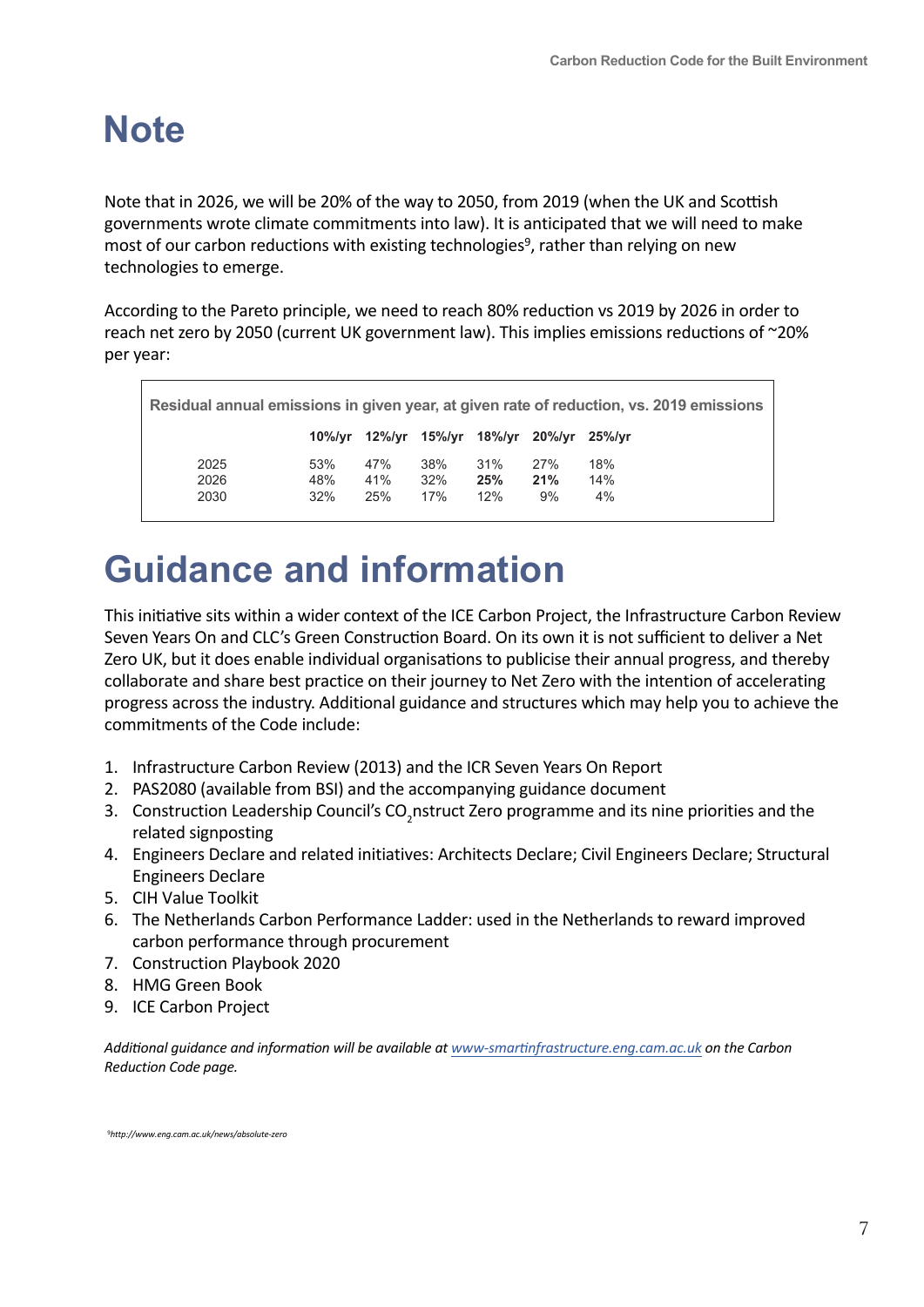#### **Acknowledgements**

With many thanks to the following for their input to the development of the *Carbon Reduction Code for the Built Environment*.

Karen Alford, Environment Agency Lewis Barlow, Sweco Andrew Barraclough, Wates Group Keith Clarke, Active Building Centre and Constructionarium Stacey Collins, Pinsent Masons LLP Tim Embley, Costain and i3P Mark Enzer, Mott MacDonald and Centre for Digital Built Britain Dee Dee Frawley, Centre for Smart Infrastructure and Construction, University of Cambridge Chris Fry, Accelar Janet Greenwood, KPMG Fergus Harradence, Department Business, Energy, and Industrial Strategy Brittany Harris, Qualis Flow Chris Hayes, Skanska UK Charmaine Hughes, Manchester City Council Dr Kat Ibbotson, Environment Agency Tercia Jansen Van Vuuren, LOR Centre, University of Cambridge Dr Heleni Pantelidou, Arup Dr Annette Pass, Highways England David Pinder, Green Construction Board Philip Sayer, Considerate Constructors Scheme Dr Jennifer Schooling, Centre for Smart Infrastructure and Construction, University of Cambridge Anusha Shah, Arcadis Sally Sudworth, Mott MacDonald Hannah Vickers, ACE James Wilcox, BE Sustainability Peter Yates, Constructing West Midlands and National Association of Construction Frameworks